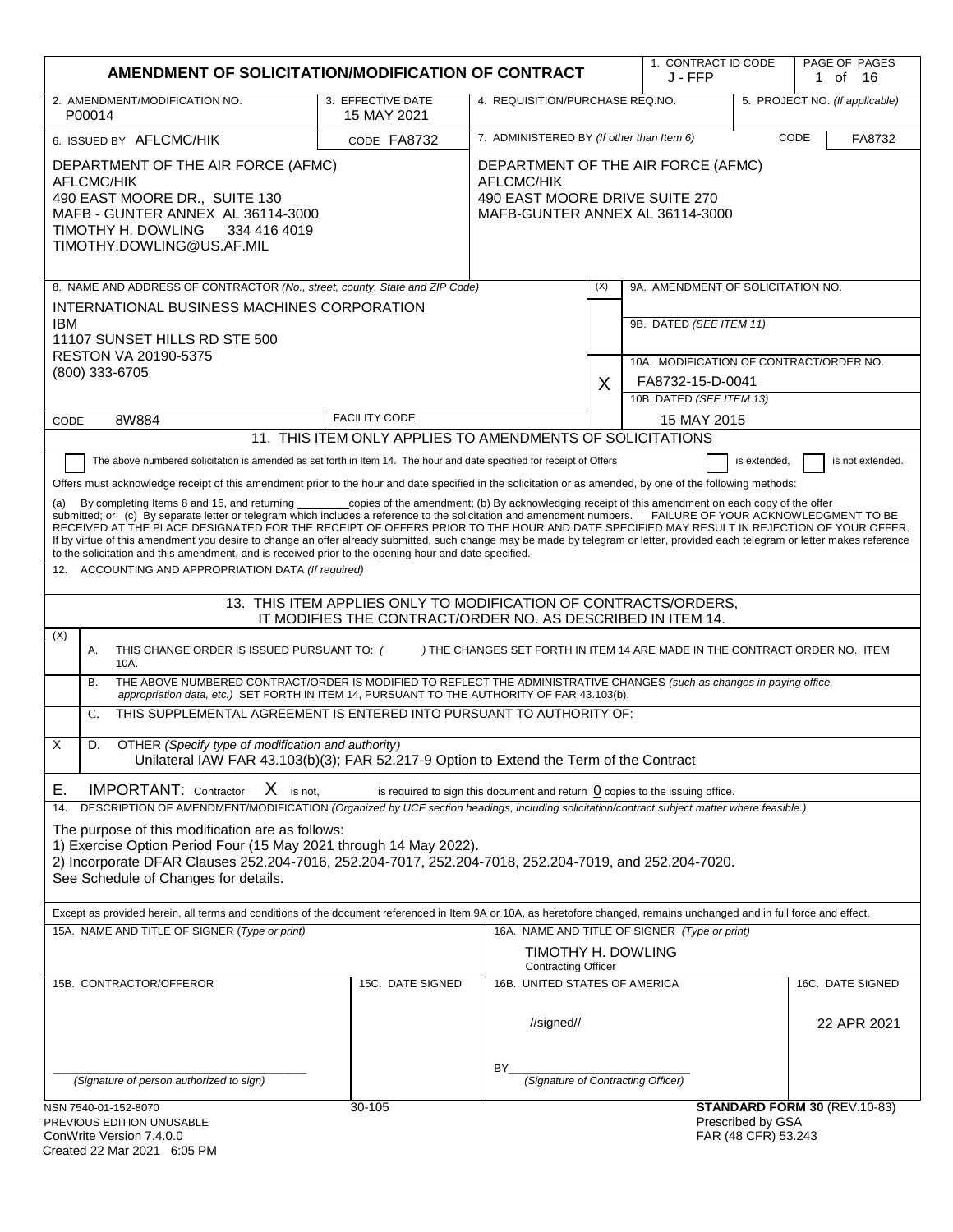- 1) The purpose of this modification is to exercise Option Period Four (15 May 2021 through 14 May 2022) of the contract in accordance with FAR 52.217-9, Option to Extend the Term of the Contract. Option Period Four of the contract is hereby exercised.
- 2) The following DFAR Clauses are incorporated as full texts:

# **252.204-7016 Covered Defense Telecommunications Equipment or Services-Representation.**

As prescribed in 204.2105 <https://www.acq.osd.mil/dpap/dars/dfars/html/current/204\_21.htm>(a), use the following provision:

# COVERED DEFENSE TELECOMMUNICATIONS EQUIPMENT OR SERVICES-REPRESENTATION (DEC 2019)

 (a) *Definitions*. As used in this provision, "covered defense telecommunications equipment or services" has the meaning provided in the clause  $252.204 - 7018$ <https://www.acq.osd.mil/dpap/dars/dfars/html/current/252204.htm>, Prohibition on the Acquisition of Covered Defense Telecommunications Equipment or Services.

 (b) *Procedures*. The Offeror shall review the list of excluded parties in the System for Award Management (SAM) (*<https://www.sam.gov/>*) for entities excluded from receiving federal awards for "covered defense telecommunications equipment or services".

 (c) *Representation*. The Offeror represents that it [ ] does, [ ] does not provide covered defense telecommunications equipment or services as a part of its offered products or services to the Government in the performance of any contract, subcontract, or other contractual instrument.

## (End of provision)

## **252.204-7017 Prohibition on the Acquisition of Covered Defense Telecommunications Equipment or Services-Representation.**

As prescribed in 204.2105

<https://www.acq.osd.mil/dpap/dars/dfars/html/current/204\_21.htm>(b), use the following provision:

## PROHIBITION ON THE ACQUISITON OF COVERED DEFENSE TELECOMMUNICATIONS EQUIPMENT OR SERVICES-REPRESENTATION (DEC 2019)

 The Offeror is not required to complete the representation in this provision if the Offeror has represented in the provision at 252.204-7016

<https://www.acq.osd.mil/dpap/dars/dfars/html/current/252204.htm>, Covered Defense Telecommunications Equipment or Services-Representation, that it "does not provide covered defense telecommunications equipment or services as a part of its offered products or services to the Government in the performance of any contract, subcontract, or other contractual instrument."

 (a) *Definitions*. "Covered defense telecommunications equipment or services," "covered mission," "critical technology," and "substantial or essential component," as used in this provision, have the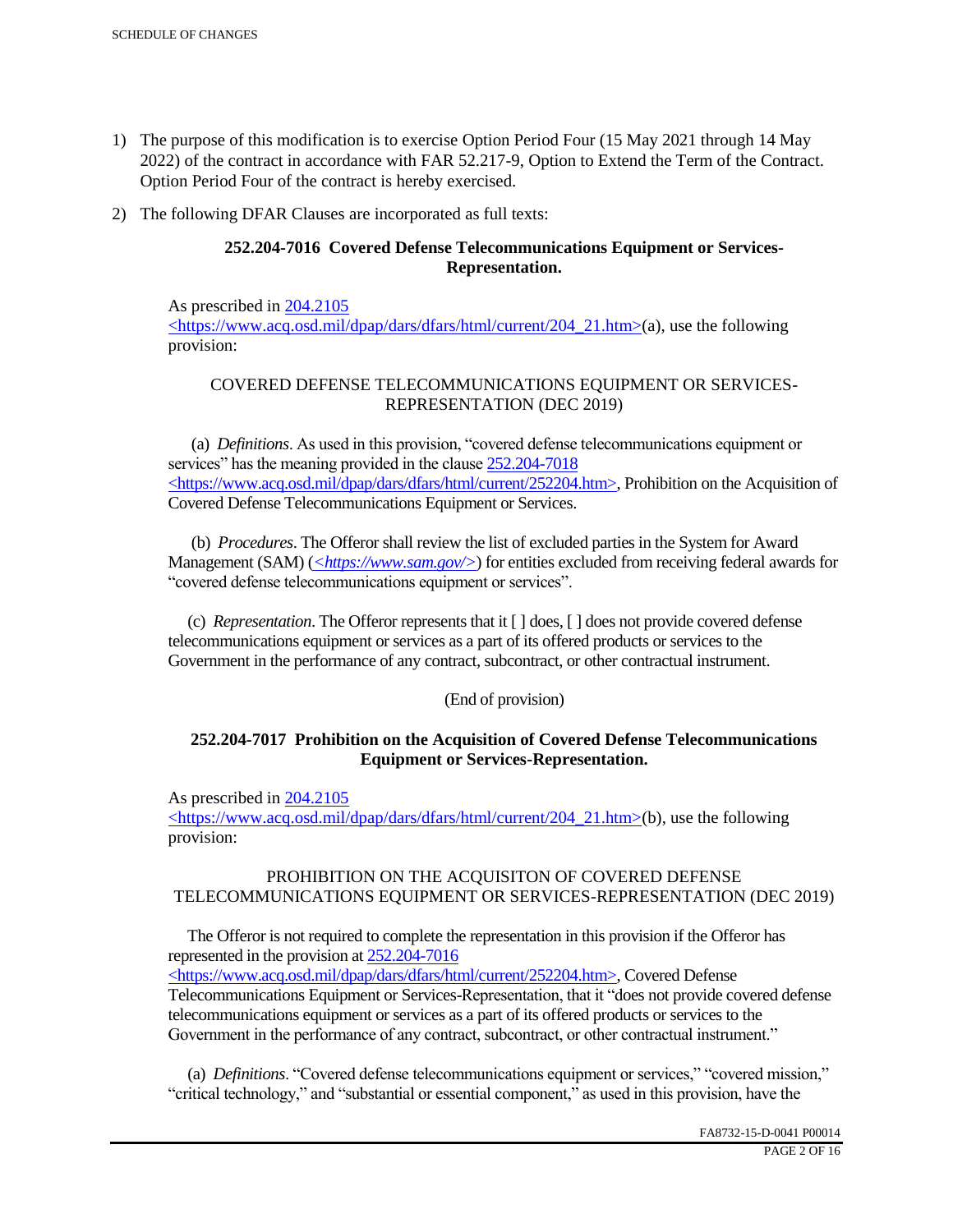meanings given in the 252.204-7018

 $\langle$ https://www.acq.osd.mil/dpap/dars/dfars/html/current/252204.htm> clause, Prohibition on the Acquisition of Covered Defense Telecommunications Equipment or Services, of this solicitation.

 (b) *Prohibition*. Section 1656 of the National Defense Authorization Act for Fiscal Year 2018 (Pub. L. 115-91) prohibits agencies from procuring or obtaining, or extending or renewing a contract to procure or obtain, any equipment, system, or service to carry out covered missions that uses covered defense telecommunications equipment or services as a substantial or essential component of any system, or as critical technology as part of any system.

 (c) *Procedures*. The Offeror shall review the list of excluded parties in the System for Award Management (SAM) at  $\leq$ https://www.sam.gov/> for entities that are excluded when providing any equipment, system, or service to carry out covered missions that uses covered defense telecommunications equipment or services as a substantial or essential component of any system, or as critical technology as part of any system, unless a waiver is granted.

 (d) *Representation*. If in its annual representations and certifications in SAM the Offeror has represented in paragraph (c) of the provision at 252.204-7016 <https://www.acq.osd.mil/dpap/dars/dfars/html/current/252204.htm>, Covered Defense Telecommunications Equipment or Services-Representation, that it "does" provide covered defense telecommunications equipment or services as a part of its offered products or services to the Government in the performance of any contract, subcontract, or other contractual instrument, then the Offeror shall complete the following additional representation:

The Offeror represents that it  $\lceil \cdot \rceil$  will  $\lceil \cdot \rceil$  will not provide covered defense telecommunications equipment or services as a part of its offered products or services to DoD in the performance of any award resulting from this solicitation.

 (e) *Disclosures*. If the Offeror has represented in paragraph (d) of this provision that it "will provide covered defense telecommunications equipment or services," the Offeror shall provide the following information as part of the offer:

 (1) A description of all covered defense telecommunications equipment and services offered (include brand or manufacturer; product, such as model number, original equipment manufacturer (OEM) number, manufacturer part number, or wholesaler number; and item description, as applicable).

 (2) An explanation of the proposed use of covered defense telecommunications equipment and services and any factors relevant to determining if such use would be permissible under the prohibition referenced in paragraph (b) of this provision.

 (3) For services, the entity providing the covered defense telecommunications services (include entity name, unique entity identifier, and Commercial and Government Entity (CAGE) code, if known).

 (4) For equipment, the entity that produced or provided the covered defense telecommunications equipment (include entity name, unique entity identifier, CAGE code, and whether the entity was the OEM or a distributor, if known).

(End of provision)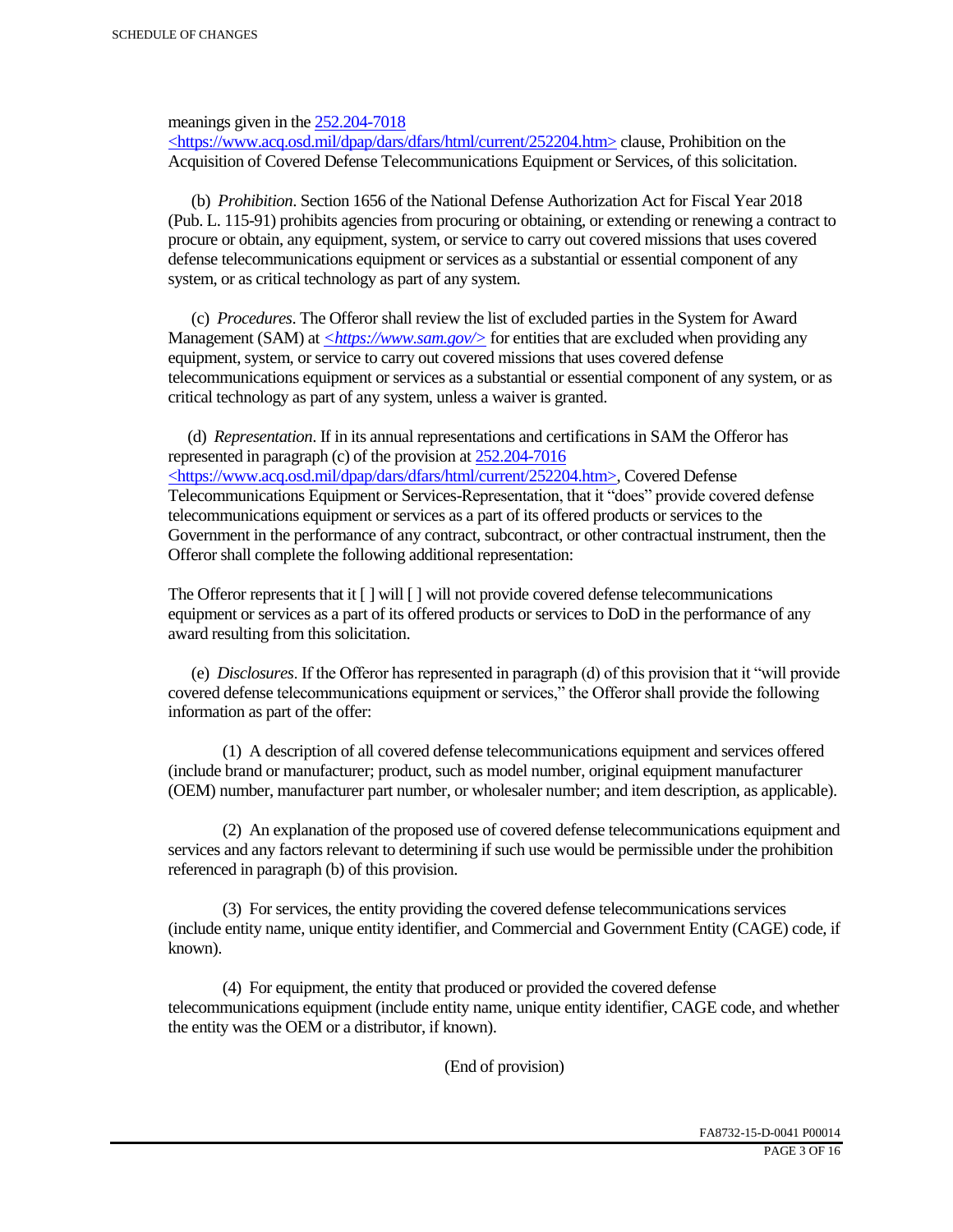# **252.204-7018 Prohibition on the Acquisition of Covered Defense Telecommunications Equipment or Services.**

As prescribed in 204.2105

 $\langle$ https://www.acq.osd.mil/dpap/dars/dfars/html/current/204\_21.htm>(c), use the following clause:

PROHIBITION ON THE ACQUISITION OF COVERED DEFENSE TELECOMMUNICATIONS EQUIPMENT OR SERVICES (JAN 2021)

(a) *Definitions*. As used in this clause-

"Covered defense telecommunications equipment or services" means-

 (1) Telecommunications equipment produced by Huawei Technologies Company or ZTE Corporation, or any subsidiary or affiliate of such entities;

(2) Telecommunications services provided by such entities or using such equipment; or

 (3) Telecommunications equipment or services produced or provided by an entity that the Secretary of Defense reasonably believes to be an entity owned or controlled by, or otherwise connected to, the government of a covered foreign country.

"Covered foreign country" means-

(1) The People's Republic of China; or

(2) The Russian Federation.

"Covered missions" means-

 (1) The nuclear deterrence mission of DoD, including with respect to nuclear command, control, and communications, integrated tactical warning and attack assessment, and continuity of Government; or

(2) The homeland defense mission of DoD, including with respect to ballistic missile defense.

"Critical technology" means-

 (1) Defense articles or defense services included on the United States Munitions List set forth in the International Traffic in Arms Regulations under subchapter M of chapter I of title 22, Code of Federal Regulations;

 (2) Items included on the Commerce Control List set forth in Supplement No. 1 to part 774 of the Export Administration Regulations under subchapter C of chapter VII of title 15, Code of Federal Regulations, and controlled-

 (i) Pursuant to multilateral regimes, including for reasons relating to national security, chemical and biological weapons proliferation, nuclear nonproliferation, or missile technology; or

(ii) For reasons relating to regional stability or surreptitious listening;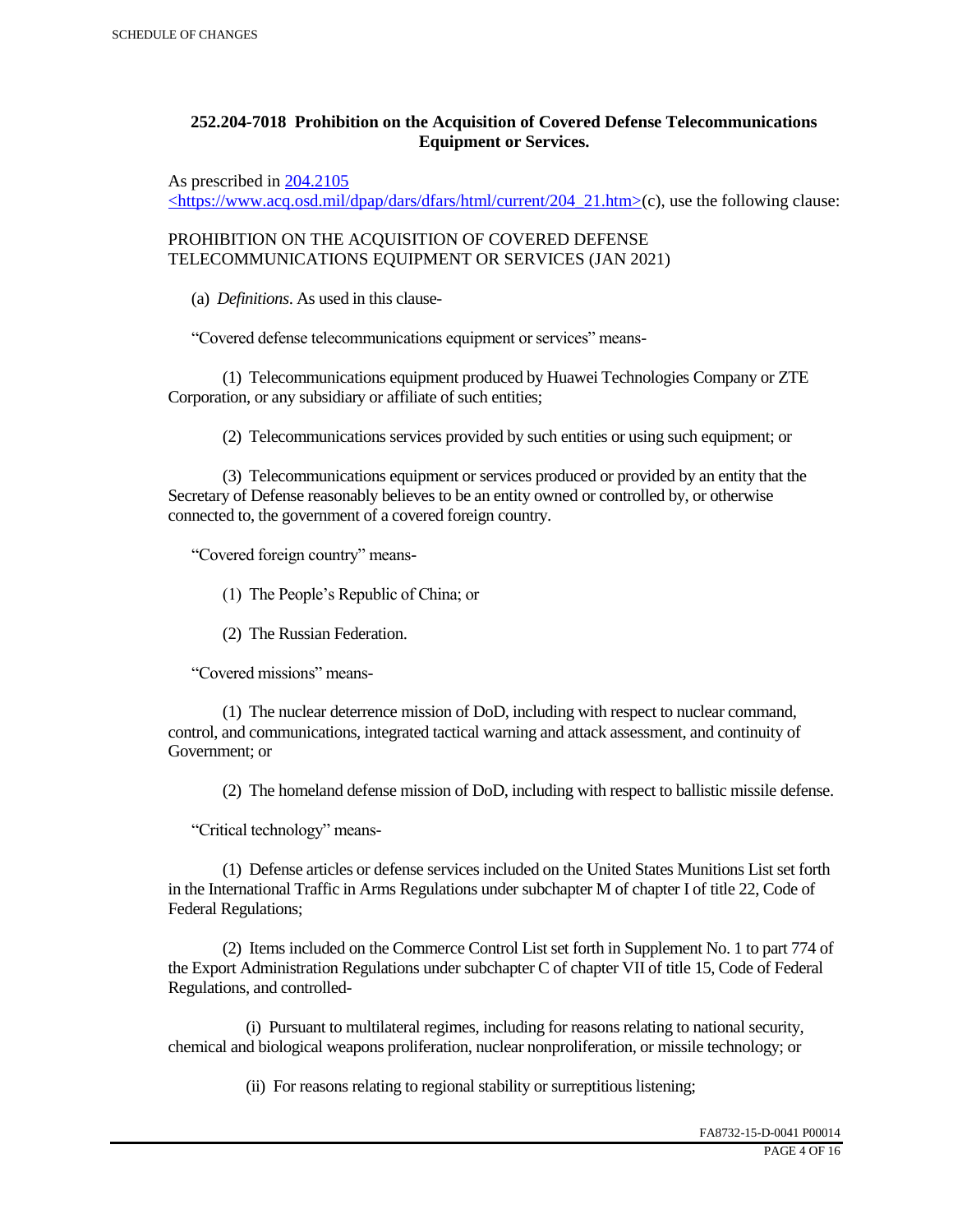(3) Specially designed and prepared nuclear equipment, parts and components, materials, software, and technology covered by part 810 of title 10, Code of Federal Regulations (relating to assistance to foreign atomic energy activities);

 (4) Nuclear facilities, equipment, and material covered by part 110 of title 10, Code of Federal Regulations (relating to export and import of nuclear equipment and material);

 (5) Select agents and toxins covered by part 331 of title 7, Code of Federal Regulations, part 121 of title 9 of such Code, or part 73 of title 42 of such Code; or

 (6) "Substantial or essential component" means any component necessary for the proper function or performance of a piece of equipment, system, or service.

"Critical technology" means-

 (b) *Prohibition*. In accordance with section 1656 of the National Defense Authorization Act for Fiscal Year 2018 (Pub. L. 115-91), the contractor shall not provide to the Government any equipment, system, or service to carry out covered missions that uses covered defense telecommunications equipment or services as a substantial or essential component of any system, or as critical technology as part of any system, unless the covered defense telecommunication equipment or services are covered by a waiver described in Defense Federal Acquisition Regulation Supplement 204.2104 <https://www.acq.osd.mil/dpap/dars/dfars/html/current/204\_21.htm>.

 (c) *Procedures*. The Contractor shall review the list of excluded parties in the System for Award Management (SAM) at  $\langle \frac{https://www.sam.gov/}{>}$  for entities that are excluded when providing any equipment, system, or service, to carry out covered missions, that uses covered defense telecommunications equipment or services as a substantial or essential component of any system, or as critical technology as part of any system, unless a waiver is granted.

(d) *Reporting*.

 (1) In the event the Contractor identifies covered defense telecommunications equipment or services used as a substantial or essential component of any system, or as critical technology as part of any system, during contract performance, the Contractor shall report at *<https://dibnet.dod.mil/>* the information in paragraph (d)(2) of this clause.

(2) The Contractor shall report the following information pursuant to paragraph  $(d)(1)$  of this clause:

 (i) Within 3 business days from the date of such identification or notification: the contract number; the order number(s), if applicable; supplier name; brand; model number (original equipment manufacturer number, manufacturer part number, or wholesaler number); item description; and any readily available information about mitigation actions undertaken or recommended.

(ii) Within 30 business days of submitting the information in paragraph  $(d)(2)(i)$  of this clause: any further available information about mitigation actions undertaken or recommended. In addition, the Contractor shall describe the efforts it undertook to prevent use or submission of a covered defense telecommunications equipment or services, and any additional efforts that will be incorporated to prevent future use or submission of covered telecommunications equipment or services.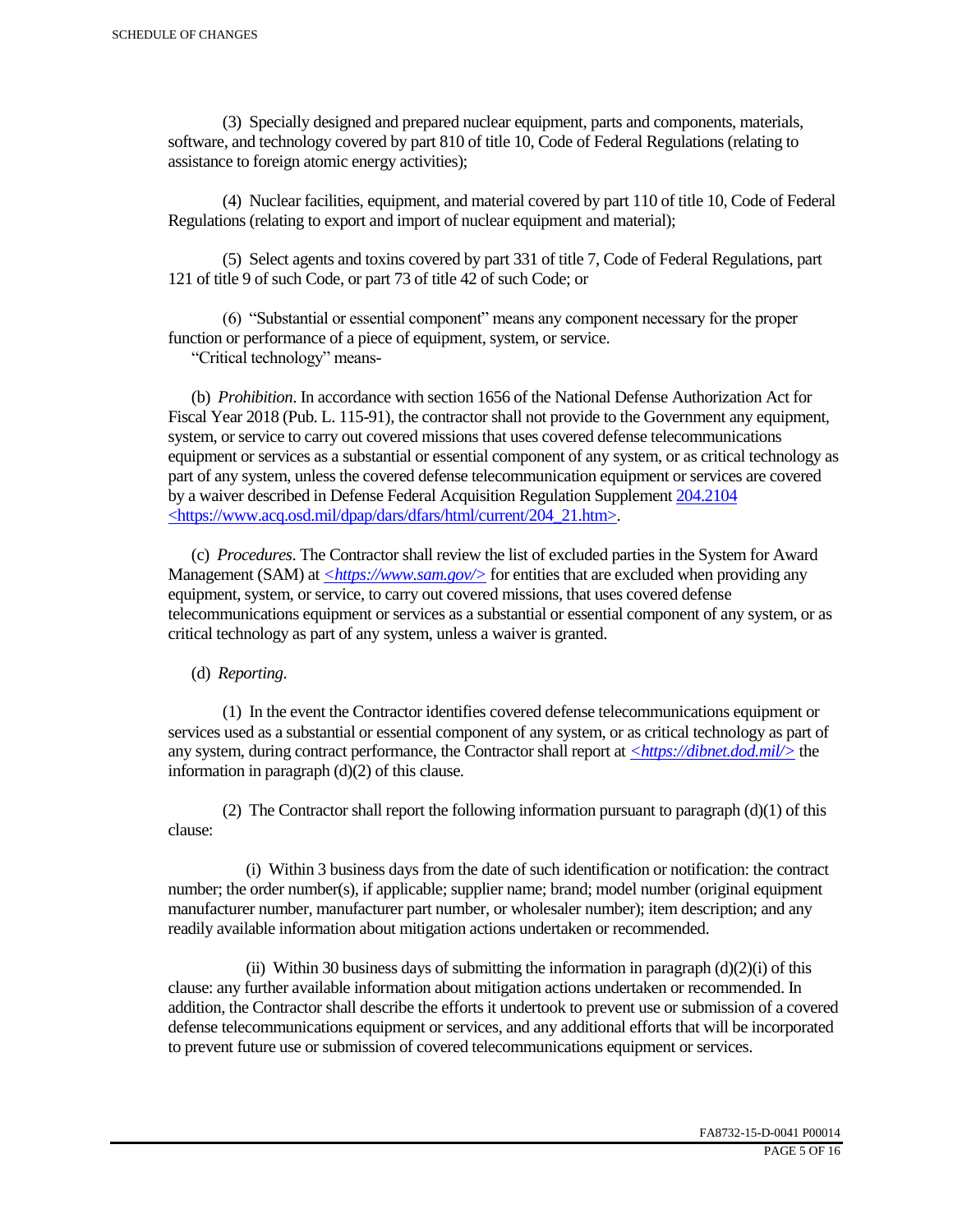(e) *Subcontracts*. The Contractor shall insert the substance of this clause, including this paragraph (e), in all subcontracts and other contractual instruments, including subcontracts for the acquisition of commercial items.

(End of clause)

### **252.204-7019 Notice of NIST SP 800-171 DoD Assessment Requirements.**

As prescribed in 204.7304

 $\langle$ https://www.acq.osd.mil/dpap/dars/dfars/html/current/204 73.htm>(d), use the following provision:

### NOTICE OF NIST SP 800-171 DOD ASSESSMENT REQUIREMENTS (NOV 2020)

(a) *Definitions*.

 "Basic Assessment", "Medium Assessment", and "High Assessment" have the meaning given in the clause 252.204-7020 <https://www.acq.osd.mil/dpap/dars/dfars/html/current/252204.htm>, NIST SP 800-171 DoD Assessments.

 "Covered contractor information system" has the meaning given in the clause 252.204-7012 <https://www.acq.osd.mil/dpap/dars/dfars/html/current/252204.htm>, Safeguarding Covered Defense Information and Cyber Incident Reporting, of this solicitation.

 (b) *Requirement*. In order to be considered for award, if the Offeror is required to implement NIST SP 800-171, the Offeror shall have a current assessment (i.e., not more than 3 years old unless a lesser time is specified in the solicitation) (see 252.204-7020) for each covered contractor information system that is relevant to the offer, contract, task order, or delivery order. The Basic, Medium, and High NIST SP 800-171 DoD Assessments are described in the NIST SP 800-171 DoD Assessment Methodology located at

 $\langle$ https://www.acq.osd.mil/dpap/pdi/cyber/strategically\_assessing\_contractor\_implementation\_of\_NIST \_SP\_800-171.html>.

(c) *Procedures*.

 (1) The Offeror shall verify that summary level scores of a current NIST SP 800-171 DoD Assessment (i.e., not more than 3 years old unless a lesser time is specified in the solicitation) are posted in the Supplier Performance Risk System (SPRS) (<https://www.sprs.csd.disa.mil/>) for all covered contractor information systems relevant to the offer.

 (2) If the Offeror does not have summary level scores of a current NIST SP 800-171 DoD Assessment (i.e., not more than 3 years old unless a lesser time is specified in the solicitation) posted in SPRS, the Offeror may conduct and submit a Basic Assessment to webptsmh@navy.mil  $\leq$ mailto:webptsmh@navy.mil> for posting to SPRS in the format identified in paragraph (d) of this provision.

 (d) *Summary level scores*. Summary level scores for all assessments will be posted 30 days postassessment in SPRS to provide DoD Components visibility into the summary level scores of strategic assessments.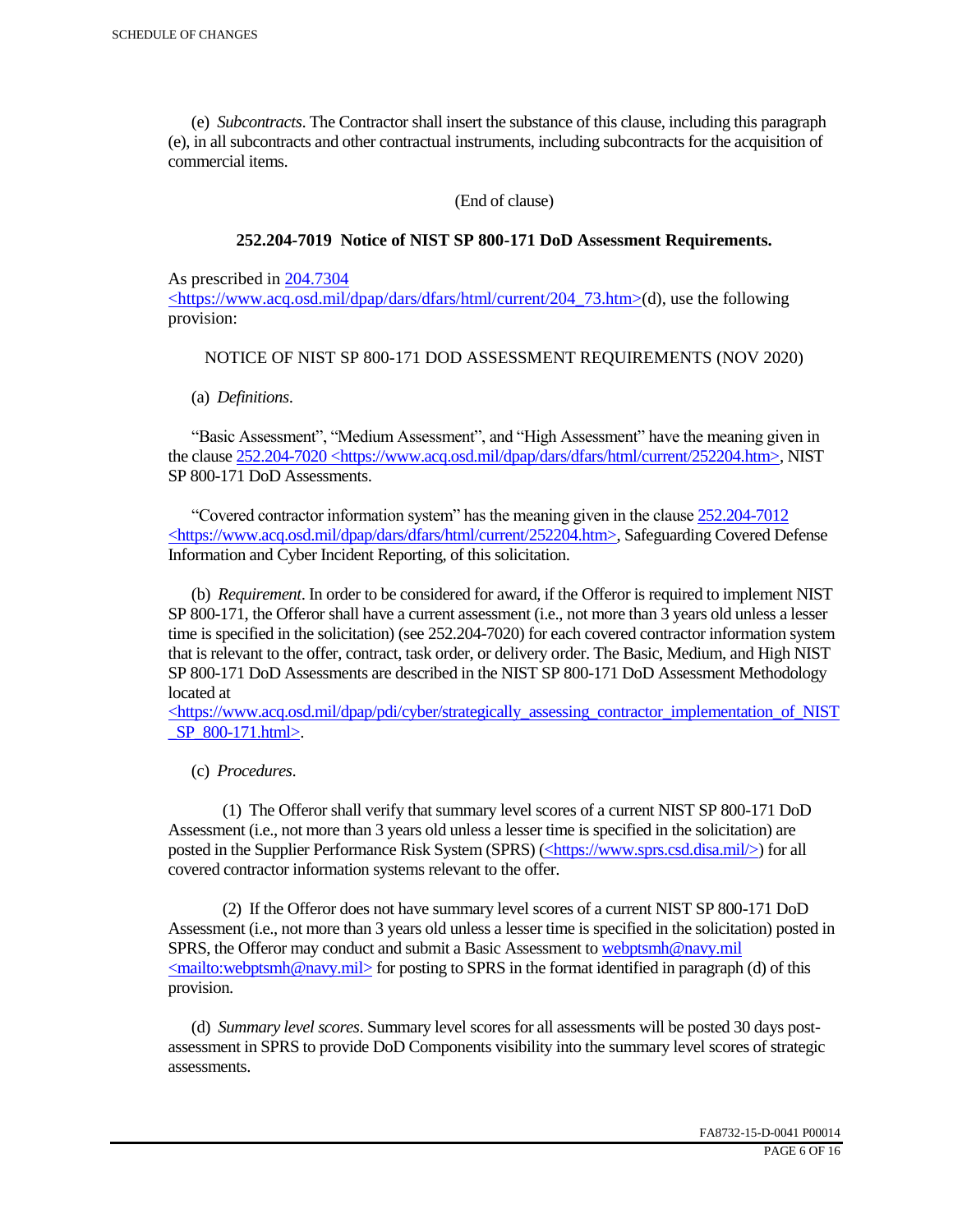(1) *Basic Assessments*. An Offeror may follow the procedures in paragraph (c)(2) of this provision for posting Basic Assessments to SPRS.

(i) The email shall include the following information:

(A) Cybersecurity standard assessed (e.g., NIST SP 800-171 Rev 1).

(B) Organization conducting the assessment (e.g., Contractor self-assessment).

 (C) For each system security plan (security requirement 3.12.4) supporting the performance of a DoD contract-

(*1*) All industry Commercial and Government Entity (CAGE) code(s) associated with the information system(s) addressed by the system security plan; and

(*2*) A brief description of the system security plan architecture, if more than one plan exists.

(D) Date the assessment was completed.

 (E) Summary level score (e.g., 95 out of 110, NOT the individual value for each requirement).

 (F) Date that all requirements are expected to be implemented (i.e., a score of 110 is expected to be achieved) based on information gathered from associated plan(s) of action developed in accordance with NIST SP 800-171.

 (ii) If multiple system security plans are addressed in the email described at paragraph  $(d)(1)(i)$  of this section, the Offeror shall use the following format for the report:

| <b>System Security CAGE Codes</b> |                               | <b>Brief</b> description | Date of    | <b>Total Score</b> | Date score of |
|-----------------------------------|-------------------------------|--------------------------|------------|--------------------|---------------|
| Plan                              | supported by this of the plan |                          | assessment |                    | $110$ will    |
|                                   | plan                          | architecture             |            |                    | achieved      |
|                                   |                               |                          |            |                    |               |
|                                   |                               |                          |            |                    |               |
|                                   |                               |                          |            |                    |               |

1)

 (2) *Medium and High Assessments*. DoD will post the following Medium and/or High Assessment summary level scores to SPRS for each system assessed:

(i) The standard assessed (e.g., NIST SP 800-171 Rev 1).

 (ii) Organization conducting the assessment, e.g., DCMA, or a specific organization (identified by Department of Defense Activity Address Code (DoDAAC)).

 (iii) All industry CAGE code(s) associated with the information system(s) addressed by the system security plan.

 (iv) A brief description of the system security plan architecture, if more than one system security plan exists.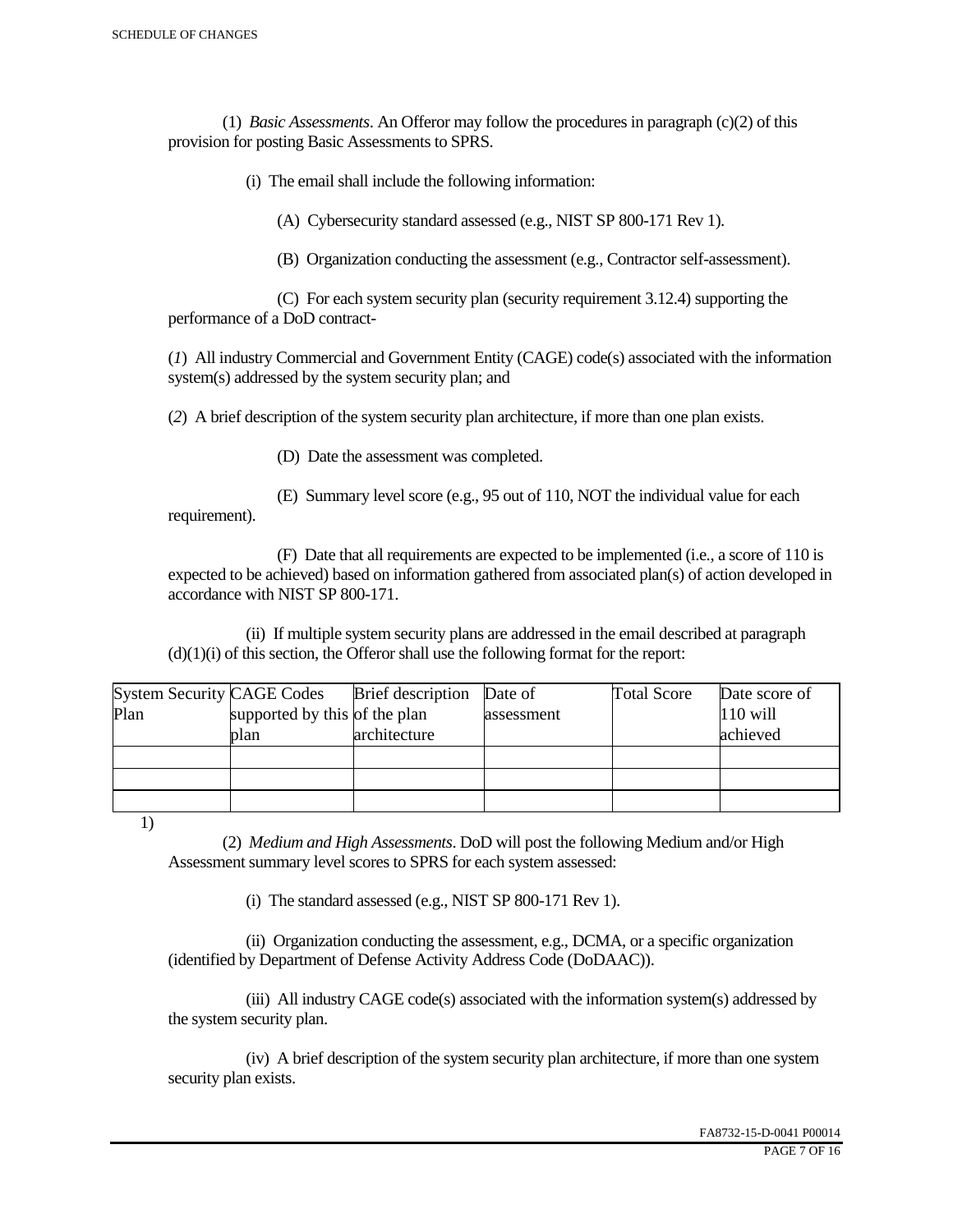(v) Date and level of the assessment, i.e., medium or high.

 (vi) Summary level score (e.g., 105 out of 110, not the individual value assigned for each requirement).

 (vii) Date that all requirements are expected to be implemented (i.e., a score of 110 is expected to be achieved) based on information gathered from associated plan(s) of action developed in accordance with NIST SP 800-171.

(3) *Accessibility*.

 (i) Assessment summary level scores posted in SPRS are available to DoD personnel, and are protected, in accordance with the standards set forth in DoD Instruction 5000.79, Defense-wide Sharing and Use of Supplier and Product Performance Information (PI).

 (ii) Authorized representatives of the Offeror for which the assessment was conducted may access SPRS to view their own summary level scores, in accordance with the SPRS Software User's Guide for Awardees/Contractors available at <https://www.sprs.csd.disa.mil/pdf/SPRS\_Awardee.pdf>.

 (iii) A High NIST SP 800-171 DoD Assessment may result in documentation in addition to that listed in this section. DoD will retain and protect any such documentation as "Controlled Unclassified Information (CUI)" and intended for internal DoD use only. The information will be protected against unauthorized use and release, including through the exercise of applicable exemptions under the Freedom of Information Act (e.g., Exemption 4 covers trade secrets and commercial or financial information obtained from a contractor that is privileged or confidential).

(End of provision)

## **252.204-7020 NIST SP 800-171 DoD Assessment Requirements.**

As prescribed in 204.7304 <https://www.acq.osd.mil/dpap/dars/dfars/html/current/204\_73.htm>(e), use the following clause:

## NIST SP 800-171 DOD ASSESSMENT REQUIREMENTS (NOV 2020)

(a) *Definitions*.

 "Basic Assessment" means a contractor's self-assessment of the contractor's implementation of NIST SP 800-171 that-

 (1) Is based on the Contractor's review of their system security plan(s) associated with covered contractor information system(s);

(2) Is conducted in accordance with the NIST SP 800-171 DoD Assessment Methodology; and

 (3) Results in a confidence level of "Low" in the resulting score, because it is a self-generated score.

 "Covered contractor information system" has the meaning given in the clause 252.204-7012 <https://www.acq.osd.mil/dpap/dars/dfars/html/current/2525204.htm>, Safeguarding Covered Defense Information and Cyber Incident Reporting, of this contract.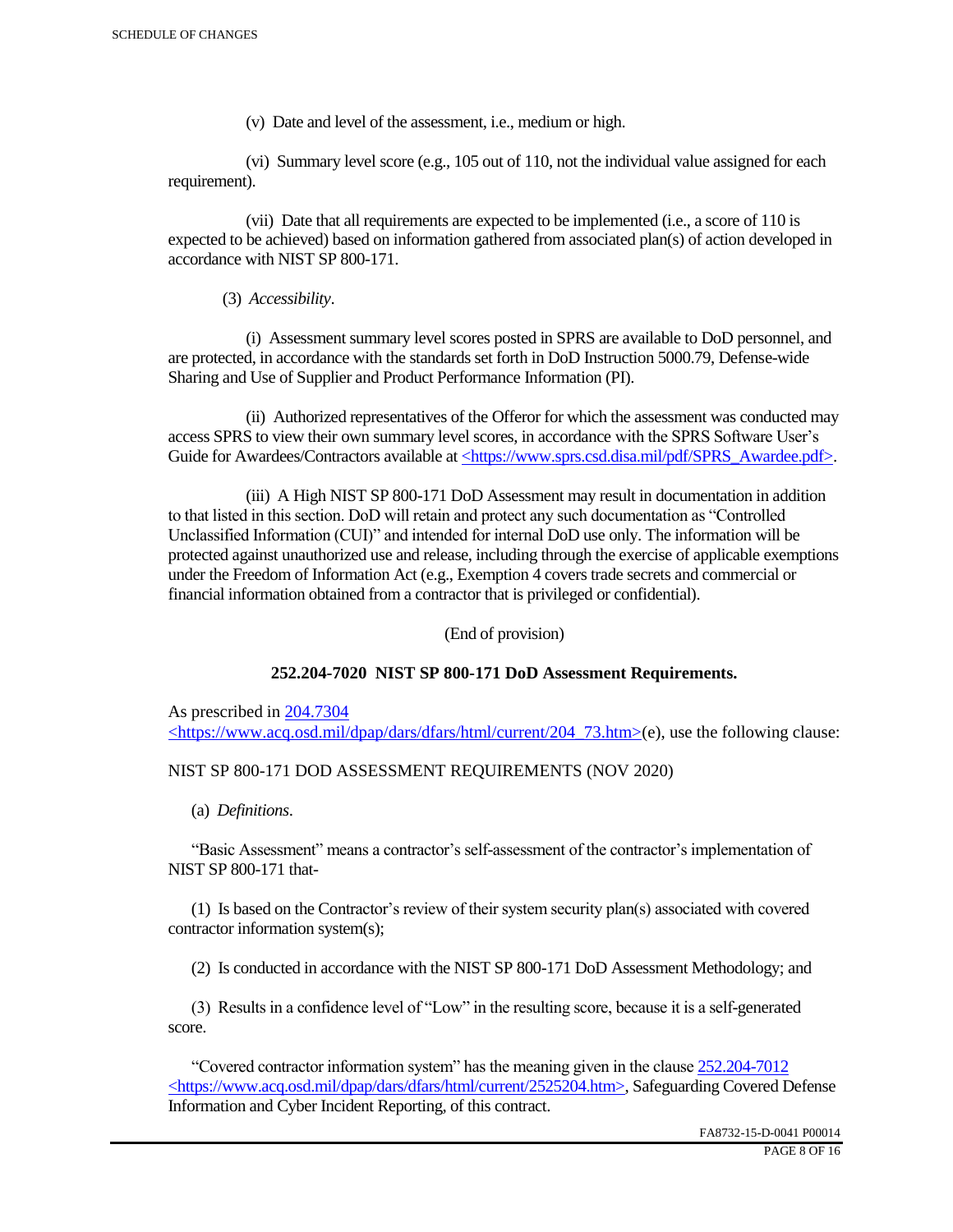"High Assessment" means an assessment that is conducted by Government personnel using NIST SP 800-171A, Assessing Security Requirements for Controlled Unclassified Information that-

(1) Consists of-

(i) A review of a contractor's Basic Assessment;

(ii) A thorough document review;

 (iii) Verification, examination, and demonstration of a Contractor's system security plan to validate that NIST SP 800-171 security requirements have been implemented as described in the contractor's system security plan; and

 (iv) Discussions with the contractor to obtain additional information or clarification, as needed; and

(2) Results in a confidence level of "High" in the resulting score.

"Medium Assessment" means an assessment conducted by the Government that-

(1) Consists of-

(i) A review of a contractor's Basic Assessment;

(ii) A thorough document review; and

 (iii) Discussions with the contractor to obtain additional information or clarification, as needed; and

(2) Results in a confidence level of "Medium" in the resulting score.

 (b) *Applicability*. This clause applies to covered contractor information systems that are required to comply with the National Institute of Standards and Technology (NIST) Special Publication (SP) 800- 171, in accordance with Defense Federal Acquisition Regulation System (DFARS) clause at 252.204- 7012 <https://www.acq.osd.mil/dpap/dars/dfars/html/current/252204.htm>, Safeguarding Covered Defense Information and Cyber Incident Reporting, of this contract.

 (c) *Requirements*. The Contractor shall provide access to its facilities, systems, and personnel necessary for the Government to conduct a Medium or High NIST SP 800-171 DoD Assessment, as described in NIST SP 800-171 DoD Assessment Methodology at https://www.acq.osd.mil/dpap/pdi/cyber/strategically\_assessing\_contractor\_implementation\_of\_NIST\_ SP\_800-171.html <https://www.acq.osd.mil/dpap/dars/dfars/html/current/dpap/pdi/cyber/strategically\_assessing\_contract

or implementation of NIST SP 800-171.html>, if necessary.

 (d) *Procedures*. Summary level scores for all assessments will be posted in the Supplier Performance Risk System (SPRS) (<https://www.sprs.csd.disa.mil/>) to provide DoD Components visibility into the summary level scores of strategic assessments.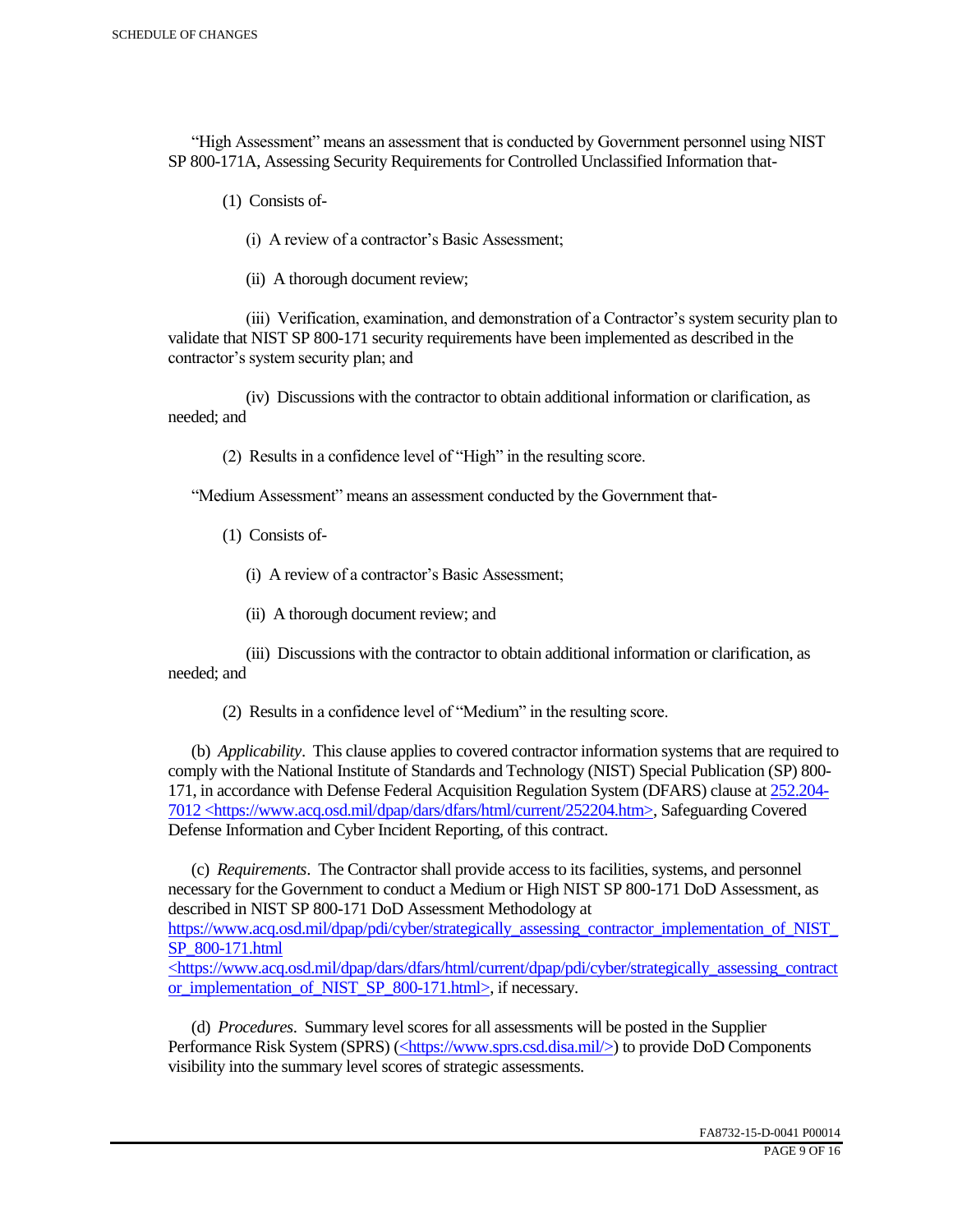(1) *Basic Assessments*. A contractor may submit, via encrypted email, summary level scores of Basic Assessments conducted in accordance with the NIST SP 800-171 DoD Assessment Methodology to webptsmh@navy.mil for posting to SPRS.

(i) The email shall include the following information:

(A) Version of NIST SP 800-171 against which the assessment was conducted.

(B) Organization conducting the assessment (e.g., Contractor self-assessment).

 (C) For each system security plan (security requirement 3.12.4) supporting the performance of a DoD contract-

(*1*) All industry Commercial and Government Entity (CAGE) code(s) associated with the information system(s) addressed by the system security plan; and

(*2*) A brief description of the system security plan architecture, if more than one plan exists.

(D) Date the assessment was completed

requirement).

(E) Summary level score (e.g., 95 out of 110, NOT the individual value for each

 (F) Date that all requirements are expected to be implemented (i.e., a score of 110 is expected to be achieved) based on information gathered from associated plan(s) of action developed in accordance with NIST SP 800-171.

 (ii) If multiple system security plans are addressed in the email described at paragraph (b)(1)(i) of this section, the Contractor shall use the following format for the report:

| <b>System Security CAGE Codes</b> |                               | <b>Brief</b> description | Date of    | <b>Total Score</b> | Date score of |
|-----------------------------------|-------------------------------|--------------------------|------------|--------------------|---------------|
| Plan                              | supported by this of the plan |                          | assessment |                    | $110$ will    |
|                                   | plan                          | architecture             |            |                    | achieved      |
|                                   |                               |                          |            |                    |               |
|                                   |                               |                          |            |                    |               |
|                                   |                               |                          |            |                    |               |

 (1) *Medium and High Assessments*. DoD will post the following Medium and/or High Assessment summary level scores to SPRS for each system security plan assessed:

(i) The standard assessed (e.g., NIST SP 800-171 Rev 1).

 (ii) Organization conducting the assessment, e.g., DCMA, or a specific organization (identified by Department of Defense Activity Address Code (DoDAAC)).

 (iii) All industry CAGE code(s) associated with the information system(s) addressed by the system security plan.

 (iv) A brief description of the system security plan architecture, if more than one system security plan exists.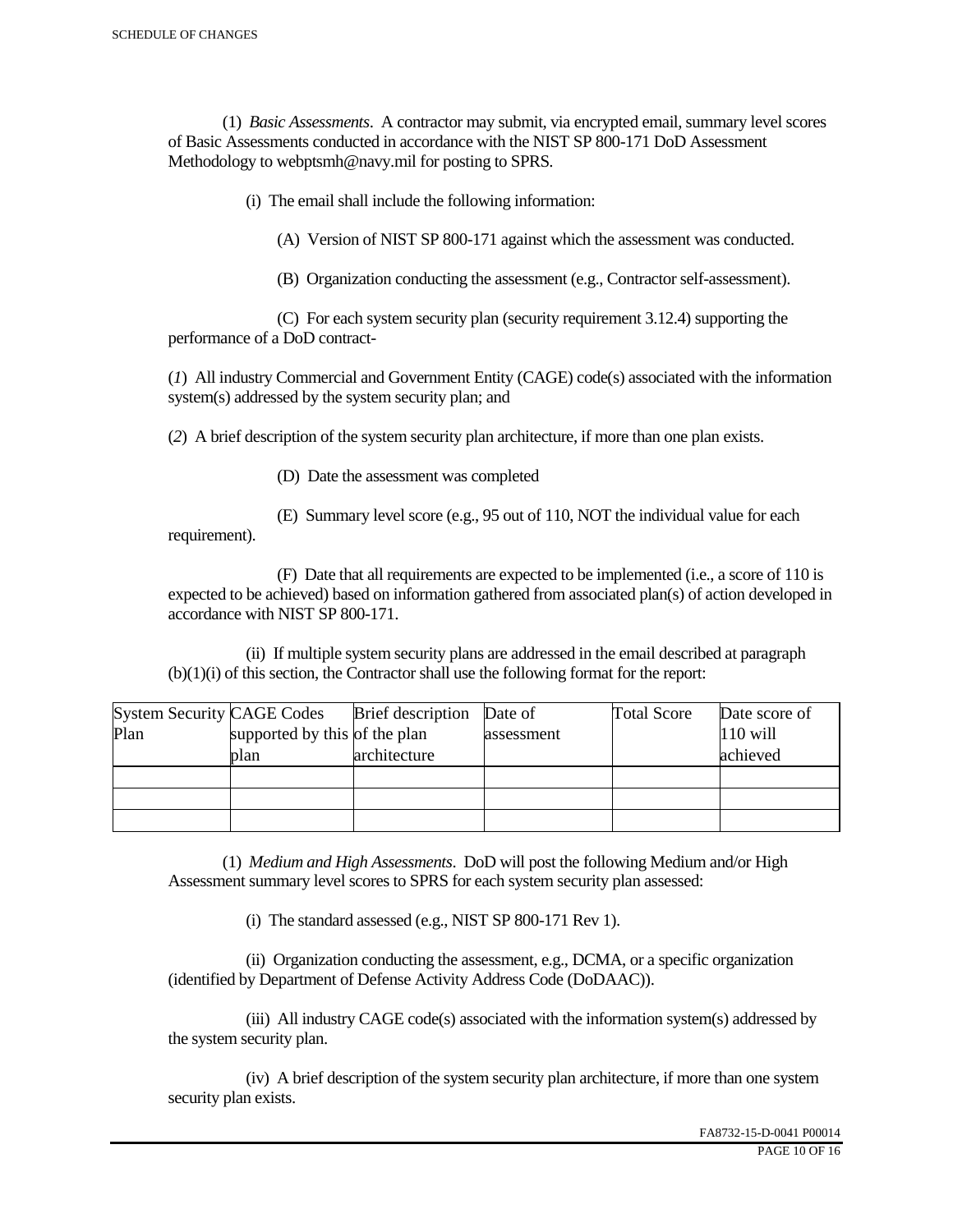(v) Date and level of the assessment, i.e., medium or high.

 (vi) Summary level score (e.g., 105 out of 110, not the individual value assigned for each requirement).

 (vii) Date that all requirements are expected to be implemented (i.e., a score of 110 is expected to be achieved) based on information gathered from associated plan(s) of action developed in accordance with NIST SP 800-171.

(e) *Rebuttals*.

 (1) DoD will provide Medium and High Assessment summary level scores to the Contractor and offer the opportunity for rebuttal and adjudication of assessment summary level scores prior to posting the summary level scores to SPRS (see SPRS User's Guide <https://www.sprs.csd.disa.mil/pdf/SPRS\_Awardee.pdf>).

 (2) Upon completion of each assessment, the contractor has 14 business days to provide additional information to demonstrate that they meet any security requirements not observed by the assessment team or to rebut the findings that may be of question.

## (f) *Accessibility*.

 (1) Assessment summary level scores posted in SPRS are available to DoD personnel, and are protected, in accordance with the standards set forth in DoD Instruction 5000.79, Defense-wide Sharing and Use of Supplier and Product Performance Information (PI).

 (2) Authorized representatives of the Contractor for which the assessment was conducted may access SPRS to view their own summary level scores, in accordance with the SPRS Software User's Guide for Awardees/Contractors available at <https://www.sprs.csd.disa.mil/pdf/SPRS\_Awardee.pdf>.

 (3) A High NIST SP 800-171 DoD Assessment may result in documentation in addition to that listed in this clause. DoD will retain and protect any such documentation as "Controlled Unclassified Information (CUI)" and intended for internal DoD use only. The information will be protected against unauthorized use and release, including through the exercise of applicable exemptions under the Freedom of Information Act (e.g., Exemption 4 covers trade secrets and commercial or financial information obtained from a contractor that is privileged or confidential).

## (g) *Subcontracts*.

(1) The Contractor shall insert the substance of this clause, including this paragraph  $(g)$ , in all subcontracts and other contractual instruments, including subcontracts for the acquisition of commercial items (excluding COTS items).

 (2) The Contractor shall not award a subcontract or other contractual instrument, that is subject to the implementation of NIST SP 800-171 security requirements, in accordance with DFARS clause 252.204-7012 of this contract, unless the subcontractor has completed, within the last 3 years, at least a Basic NIST SP 800-171 DoD Assessment, as described in

 $\langle$ https://www.acq.osd.mil/dpap/pdi/cyber/strategically\_assessing\_contractor\_implementation\_of\_NIST SP\_800-171.html>, for all covered contractor information systems relevant to its offer that are not part of an information technology service or system operated on behalf of the Government.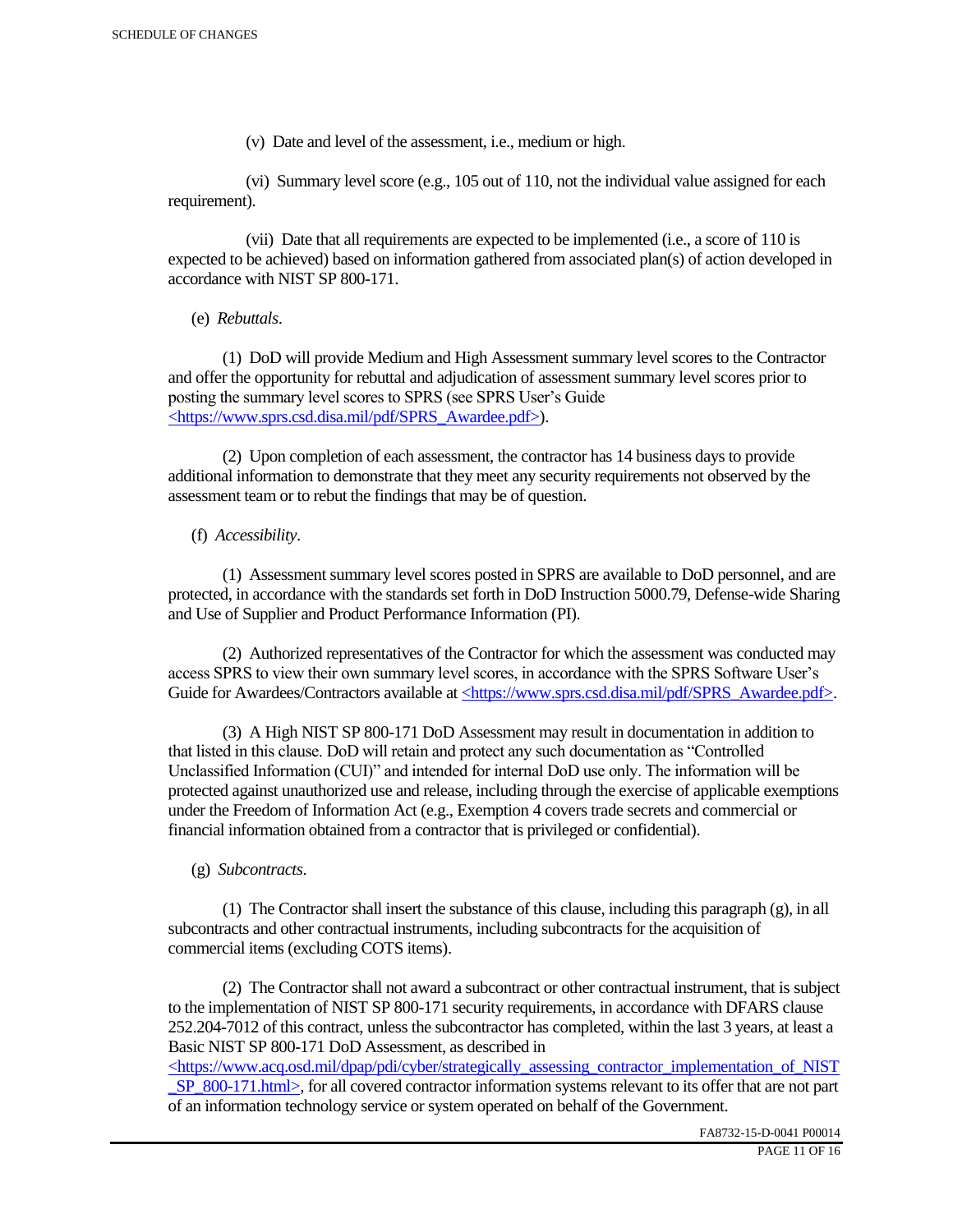(3) If a subcontractor does not have summary level scores of a current NIST SP 800-171 DoD Assessment (i.e., not more than 3 years old unless a lesser time is specified in the solicitation) posted in SPRS, the subcontractor may conduct and submit a Basic Assessment, in accordance with the NIST SP 800-171 DoD Assessment Methodology, to webptsmh@navy.mil <mailto:webptsmh@navy.mil> for posting to SPRS along with the information required by paragraph (d) of this clause.

### (End of clause)

All other terms and conditions remain unchanged.

|             |                      | Jt∨               | 'Jnit Price              |
|-------------|----------------------|-------------------|--------------------------|
| <b>ITEM</b> | SUPPLIES OR SERVICES | <b>Purch Unit</b> | <b>Total Item Amount</b> |

#### **For OPTION PERIOD 4**

| 4100 | <b>CLIN Establish</b> |                           |  |
|------|-----------------------|---------------------------|--|
|      | Noun:                 | NETWORK CENTRIC SOLUTIONS |  |
|      | PSC:                  | D316                      |  |
|      | Contract type:        | J - FIRM FIXED PRICE      |  |
|      | Start Date:           | ASREQ                     |  |
|      | Completion Date:      | <b>ASREQ</b>              |  |
|      | Descriptive Data:     |                           |  |
|      |                       |                           |  |

- A. The contractor shall provide a wide range of solutions to complete the requirements IAW the PWS of the basic contract (Section J, Atch 1) and as cited in each individual task order.
- B. The Products proposed to make up these solutions shall be priced under CLIN 4600 on a cost reimbursable basis.
- C. ODCs and travel shall be priced separately under CLIN(s) 4600 and 4700.
- D. Contract type shall be Firm-Fixed Price (FFP), Fixed-Price Incentive (Firm Target/Successive Target) or Fixed Price Award Fee (FPAF).

 Incentive: To be proposed Award Fee: To be proposed

- E. Ordering Period: Effective date of option period through one (1) year.
- F. Period of Performance: To be cited in each individual task order.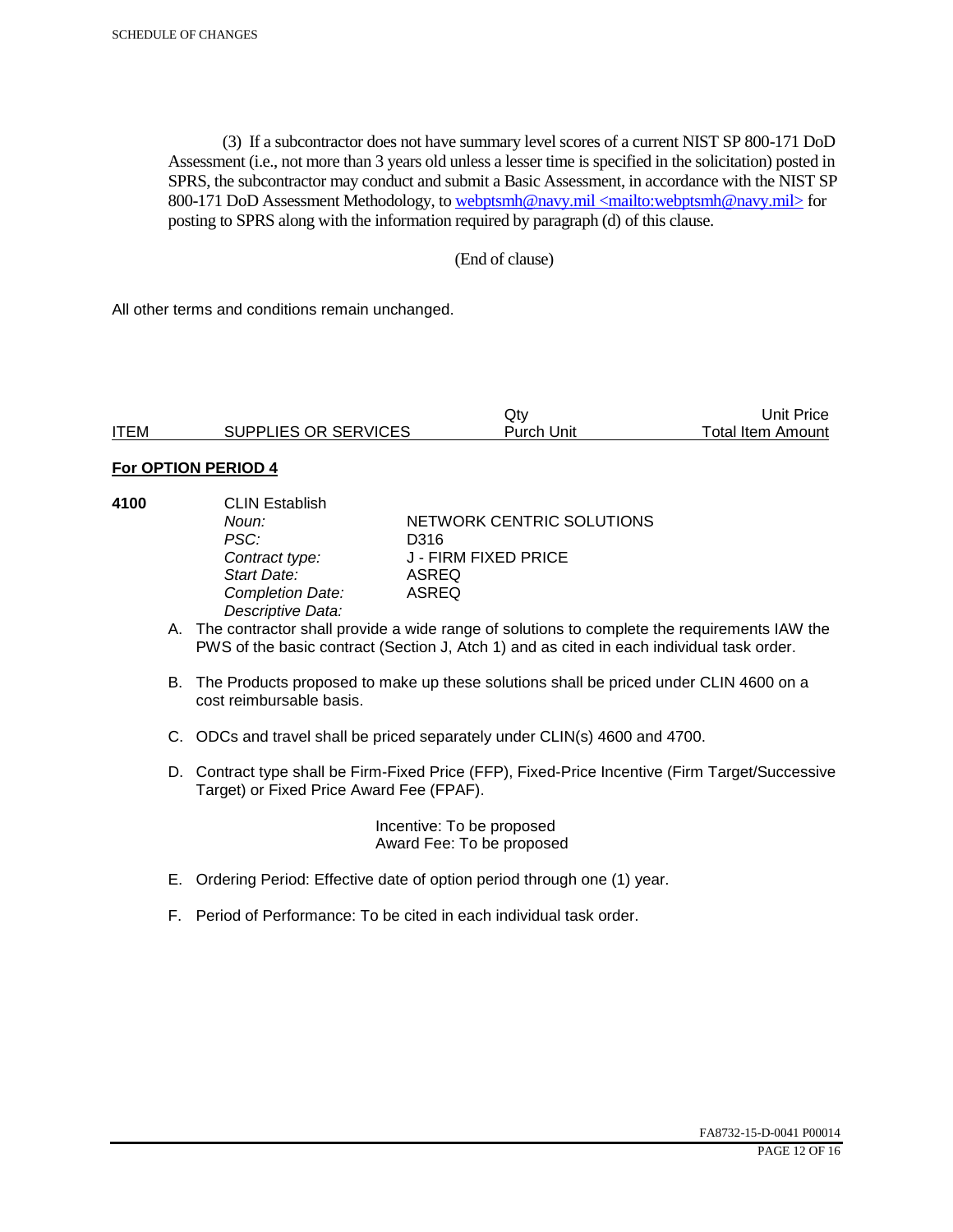|             |                      | Qtv        | Unit Price        |
|-------------|----------------------|------------|-------------------|
| <b>ITEM</b> | SUPPLIES OR SERVICES | Purch Unit | Total Item Amount |

| 4200 | <b>CLIN Establish</b> |                           |  |
|------|-----------------------|---------------------------|--|
|      | Noun:                 | NETWORK CENTRIC SOLUTIONS |  |
|      | PSC:                  | D316                      |  |
|      | Contract type:        | J - FIRM FIXED PRICE      |  |
|      | Start Date:           | ASREQ                     |  |
|      | Completion Date:      | ASREQ                     |  |
|      | Descriptive Data:     |                           |  |

A. The contractor shall provide a wide range of solutions to complete the requirements IAW the PWS of the basic contract (Section J, Atch 1) and as cited in each individual task order.

- B. The Products proposed to make up these solutions shall be priced under CLIN 4600 on a cost reimbursable basis.
- C. ODCs and travel shall be priced separately under CLIN(s) 4600 and 4700.
- D. Contract type shall be Cost-Plus Fixed Fee (CPFF), Cost-Plus-Incentive Fee (CPIF), or Cost-Plus Award Fee (CPAF.)

Fixed-Fee: To be proposed Incentive Fee: To be proposed Award Fee: To be proposed

- E. Ordering Period: Effective date of option period through one (1) year.
- F. Period of Performance: To be cited in each individual task order.

#### **For OPTION PERIOD 4**

**4300** CLIN Establish *PSC:* D316 *Start Date:* ASREQ *Completion Date:* ASREQ *Descriptive Data:* 

**Noun: NETWORK CENTRIC SERVICES** *Contract type:* J - FIRM FIXED PRICE

- A. The contractor shall provide labor hours IAW the PWS (Section J, Atch 1) of the basic contract and as cited in each individual task order. The contractor shall provide labor categories and rates IAW Section J, Atch 5, and as cited in each individual task order.
- B. Contract type shall be Labor Hour.
- C. ODCs and travel shall be priced separately under CLIN(s) 4600 and 4700.
- D. Ordering Period: Effective date of option period through one (1) year.
- E. Period of Performance: To be cited in each individual task order.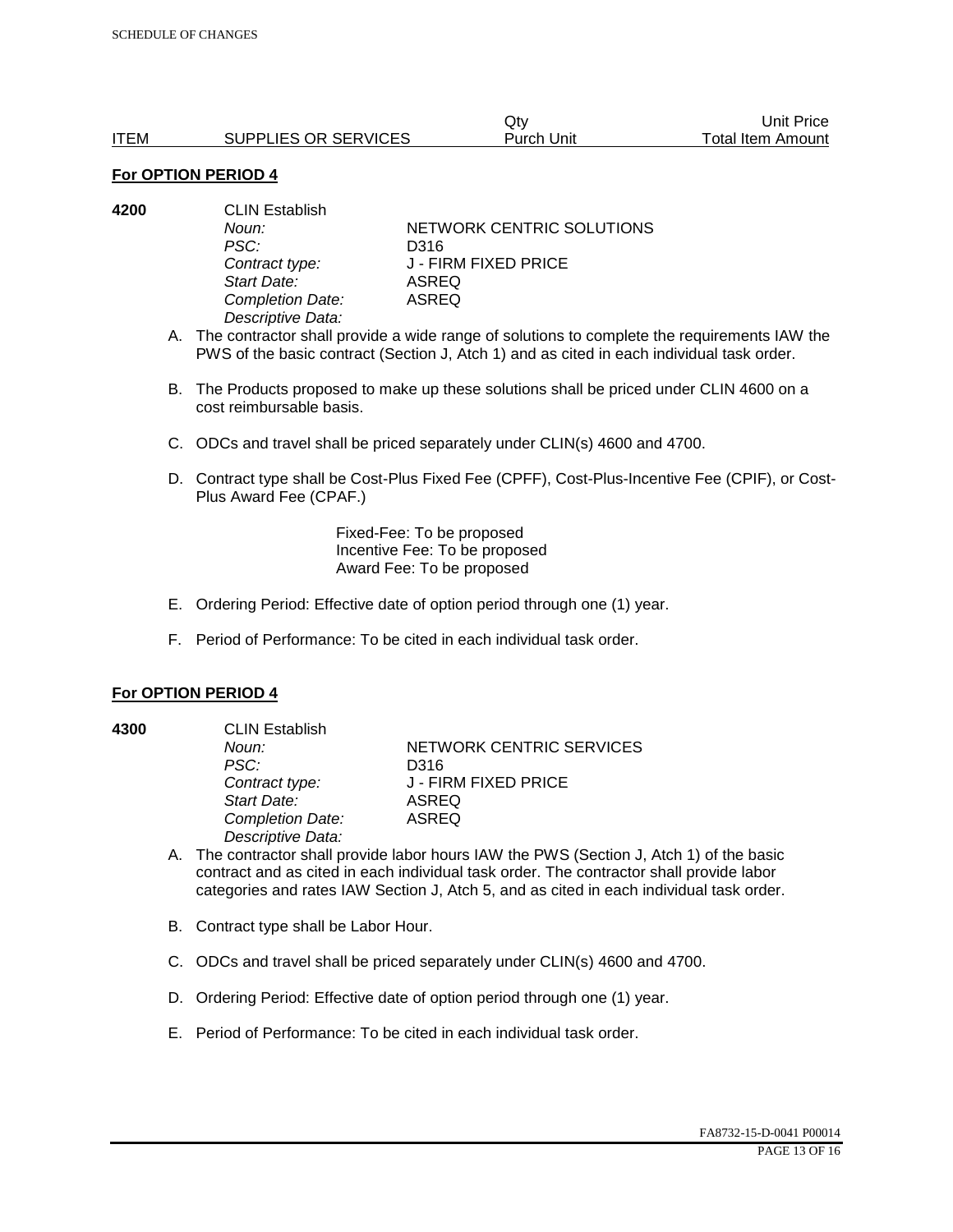|      |                      | Qtv        | Unit Price        |
|------|----------------------|------------|-------------------|
| ITEM | SUPPLIES OR SERVICES | Purch Unit | Total Item Amount |

**4400** CLIN Establish *Noun:* DATA *PSC:* D316 *NSN:* N - Not Applicable *DD1423 is Exhibit:* A *Contract type:* J - FIRM FIXED PRICE *Inspection:* DESTINATION *Acceptance:* DESTINATION *FOB:* DESTINATION *Descriptive Data:* 

- A. The contractor shall deliver data in accordance with and as specified in Section J, Exhibit A (Contract Data Requirements List (CDRL)) and as specified in individual task orders.
- B. This CLIN is Not Separately Priced (NSP). Price is included in CLIN 4100, CLIN 4200, and CLIN 4300.
- C. Ordering Period: Effective date of option period through one (1) year.
- D. Period of Performance: To be cited in each individual task order.

### **For OPTION PERIOD 4**

**4500** CLIN Establish

| -------------     |                      |
|-------------------|----------------------|
| Noun:             | <b>WARRANTY</b>      |
| PSC:              | D316                 |
| Contract type:    | J - FIRM FIXED PRICE |
| Start Date:       | ASREQ                |
| Completion Date:  | ASREQ                |
| Descriptive Data: |                      |
|                   |                      |

- A. The contractor shall provide a warranty, in lieu of or in addition to the standard warranty, IAW each individual task order and the basic contract on an as-required basis. Warranty options include: System Warranties, Workmanship and Construction Warranties, and/or extended product warranties.
- B. Contract type shall be Firm Fixed Price (FFP).
- C. Ordering Period: Effective date of option period through one (1) year.
- D. Period of Performance: To be cited in each individual task order.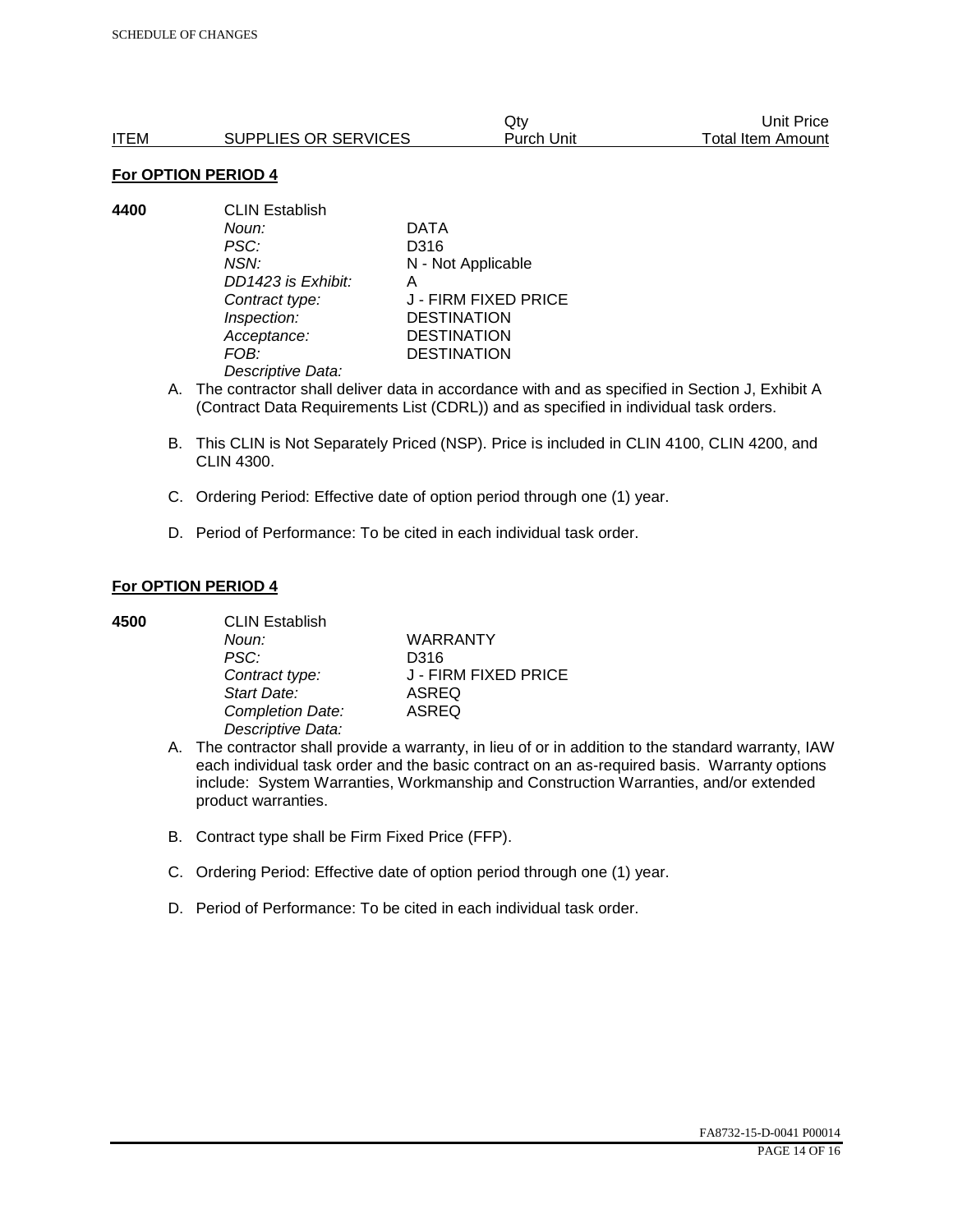**4600** CLIN Establish *PSC:* D316 **Contract type:** 

*Noun:* **CONTACT OTHER DIRECT COSTS** *NSN:* **N** - Not Applicable<br>
Contract type: S - COST *Inspection:* DESTINATION<br> *Acceptance:* DESTINATION *Acceptance:* DESTINATION<br>FOB: DESTINATION **DESTINATION** 

#### *Descriptive Data:*

A. The contractor shall provide other direct costs as specified in each task order and the basic contract.

(1) No profit shall be paid on purchases made under this CLIN; however, DCAA approved burden rates are authorized.

(2) ODCs must be purchased in accordance with the Contractor's approved purchasing system, as applicable.

(3) The products proposed to make up the solutions in CLINs 4100 and 4200 shall be purchased in-accordance-with Section J, Attachment 1, paragraph 3.5.1 of the Performance Work Statement (PWS) of this contract.

B. The contractor will provide ODCs on a cost reimbursable basis only.

C. Ordering Period: Effective date of option period through one (1) year.

D. Period of Performance: To be cited in each individual task order.